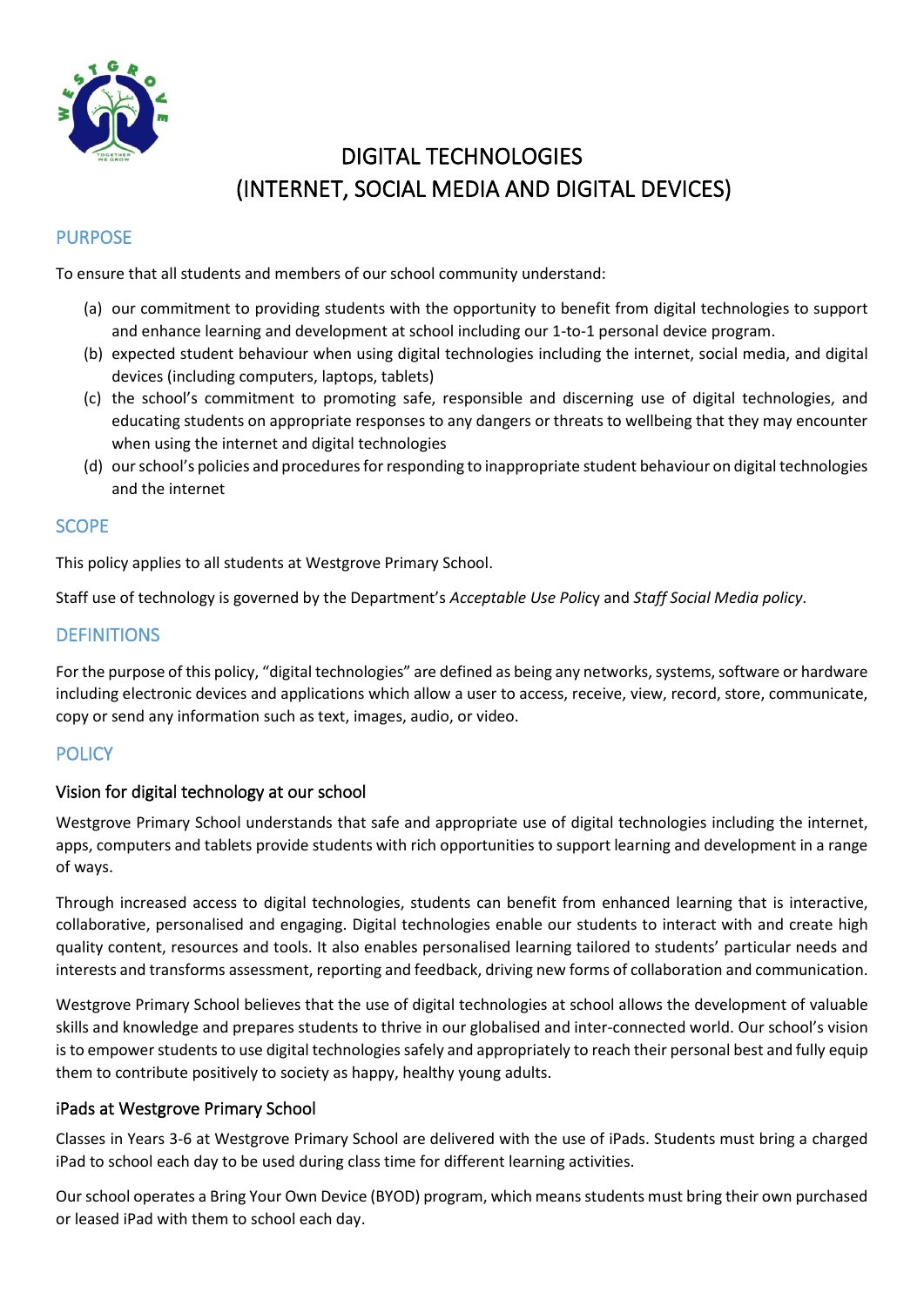Students are required to have their own iPad that must:

- be brought to school in a protective case
- have at least 10 GB of storage
- operate on version High Sierra 10.0 or later
- have access to Microsoft Office 365 applications.

Please note that our school does not have insurance to cover accidental damage to students' iPads, and parents/carers are encouraged to consider obtaining their own insurance for their child's iPad.

Westgrove Primary School has in place arrangements to support families who may be experiencing long or short-term hardship to access iPads or laptops for schoolwork.

Students, parents and carers who would like more information or assistance regarding our BYOD program are encouraged to contact Mr. Camilleri at school.

#### Safe and appropriate use of digital technologies

Digital technology, if not used appropriately, may present risks to users' safety or wellbeing. At Westgrove Primary School, we are committed to educating all students to be safe, responsible and discerning in the use of digital technologies, equipping them with skills and knowledge to navigate the digital age.

At Westgrove Primary School, we:

- use online sites and digital tools that support students' learning, and focus our use of digital technologies on being learning-centred
- restrict the use of digital technologies in the classroom to specific uses with targeted educational or developmental aims
- supervise and support students using digital technologies in the classroom
- effectively and responsively address any issues or incidents that have the potential to impact on the wellbeing of our students
- have programs in place to educate our students to be promoting safe, responsible and discerning use of digital technologies, including [insert details of specific programs]
- educate our students about digital issues such as online privacy, intellectual property and copyright, and the importance of maintaining their own privacy online
- actively educate and remind students of our *Student Engagement* policy that outlines our School's values and expected student behaviour, including online behaviours
- have an Acceptable Use Agreement outlining the expectations of students when using digital technology at school
- use clear protocols and procedures to protect students working in online spaces, which includes reviewing the safety and appropriateness of online tools and communities, removing offensive content at earliest opportunity
- educate our students on appropriate responses to any dangers or threats to wellbeing that they may encounter when using the internet and other digital technologies
- provide a filtered internet service to block access to inappropriate content
- refer suspected illegal online acts to the relevant law enforcement authority for investigation
- support parents and carers to understand safe and responsible use of digital technologies and the strategies that can be implemented at home through regular updates in our newsletter and annual information sheets.

Distribution of school owned devices to students and personal student use of digital technologies at school will only be permitted based on needs and only where students and their parents/carers have completed a signed Acceptable User Agreement.

It is the responsibility of all students to protect their own password and not divulge it to another person. If a student or staff member knows or suspects an account has been used by another person, the account holder must notify their classroom teacher or staff member as appropriate, immediately.

All messages created, sent or retrieved on the school's network are the property of the school. The school reserves the right to access and monitor all messages and files on the computer system, as necessary and appropriate.